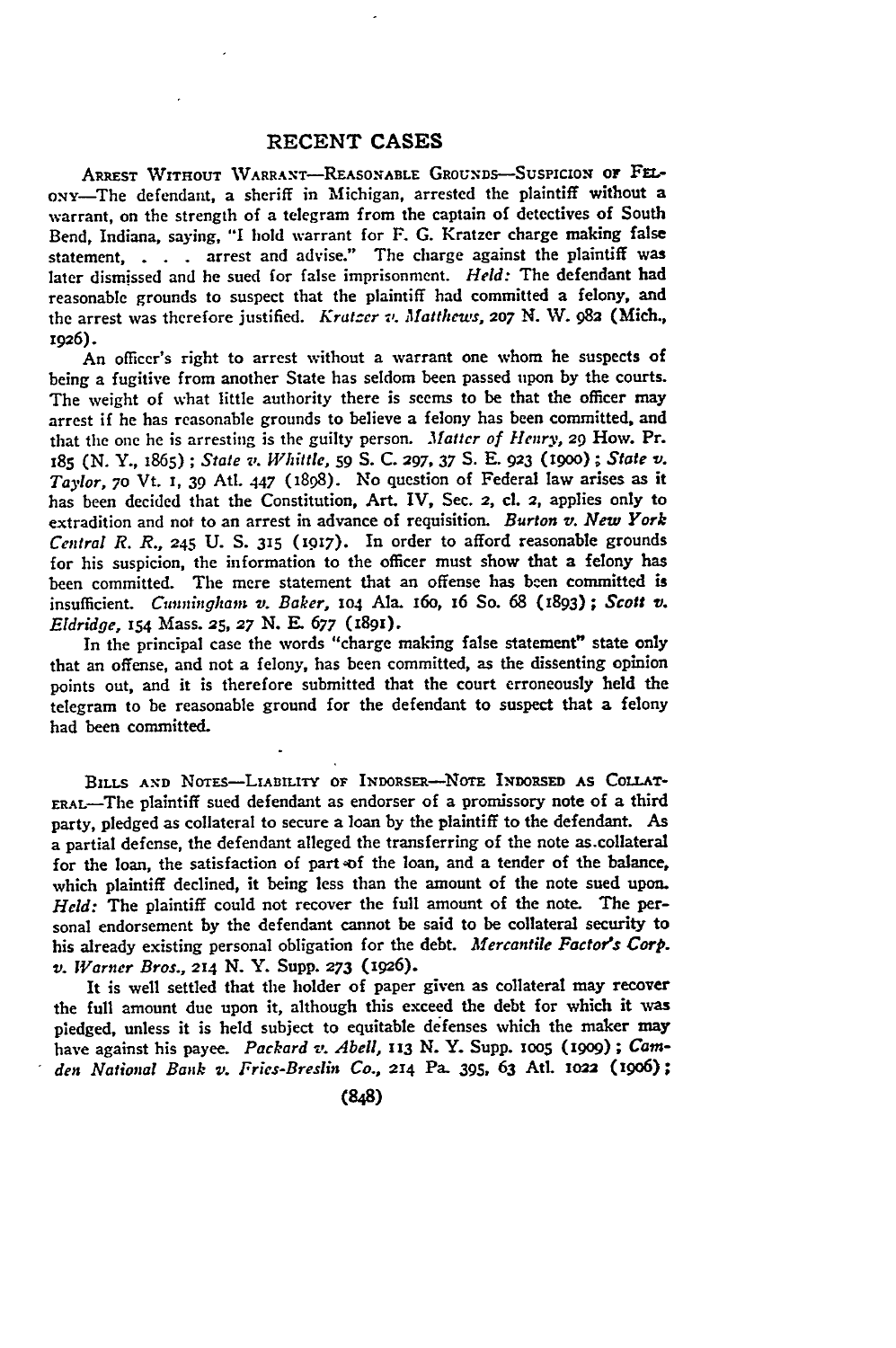**JONES,** COLLATERAL **SECURITIES AND PLEDGES,** 804 (3rd ed. **1912).** Any surplus after the satisfaction of his debt will **be** held **by** him for the pledgor. *Ducasse v. Ke3.ser,* **28 La.** Ann. 419 (1876); *Plant Mfg. Co. v. Fahey,* 20 Wis. 200 (1866). But the court in the instant case held that this rule did not apply, because the plaintiff, **by** bringing suit against the debtor upon his endorsement instead of upon the debt, cannot convert the suit into a suit upon the collateral, for a debtor cannot **by** adding another obligation of his own to that which he is already obligated to pay, create a second obligation as collateral to the first. The court reasoned that a debtor's own personal obligation is no part of his personal property and cannot **be** the subject of such a pledge-is a liability and not an asset. *In re Waddell-Entz Co.,* 67 Conn. 324, **35** Atl. **257** (1896); *Dies v. Wilson County Bank,* **129** Tenn. **89,** i65 S. W. 248 (1914) **;** *Internal. Trust Co. v. Unios Cattle Co., 3* **Wyo. 803, 31** Pac. 408 (1892).

It is submitted that the decision in the instant case is correct. But it is illogical to say, as does the court here, that this is not a suit upon the collateral, because the note was given as collateral and the suit was upon defendant's endorsement of the note, and not upon the original debt. The real reason the plaintiff cannot recover the full amount of the note is that as between a debtor and a creditor, the creditor can only recover the amount owed to him. Circuity of action is thereby avoided and the rights of the parties effectually settled.

CARRIERS-CONSTITUTIONAL LAw-RIGHT **OF PRIVATE CARRIER TO USE OF** HIGHwAYs-The California Railroad Commission ordered a private carrier to cease operating its trucks on the highways unless, and until, the Commission should grant it a certificate of public convenience and necessity, as provided **by** Cal. Stats. **1917, 330,** Cal. Codes and Gen. Laws **1917-21,** *i68o.* By amendment to the original statute, the jurisdiction of the Commission had been extended to private carriers. Cal. Stats. 1919, p. 457, § **2.** Upon application to review the order of the Commission, it was contended that the power of the state to prevent one from making the highway his place of business was limited to common carriers. *Held:* The state may completely prohibit the use of its highways **by** a private carrier. *Holmes v. Railroad Commission of California, 242* Pac. 486 (Cal., 1925).

It is well settled that the right of a common carrier to use the public highways for the conduct of his business is not a right, but a privilege which the legislature may grant or withhold in its discretion. *Lutz v. New Orleans,* **235** Fed. **978 (D.** C., 1916); *Hadfield v. Lundin, 98* Wash. **657,** 168 Pac. **516 (1917)** *; Ex parte Dickey,* **76** W. Va. **576, 85** S. E. 781 (i915). The reason for the rule permitting the state to so exclude common carriers is not that they are common carriers, but that they are using the public highway as a private place of business or as the chief instrumentality in conducting such business. *Fifth Avenue Coach Co. v. New York, r94* **N.** Y. **i9,** 86 **N. E.** *824* **(i909);** *Cummins v. Jones,* **79** Ore. 276, **155** Pac. 171 (1916) **;** *Greene v. San Antonio,* 178 **S.** NV. **6 (Tex.** Civ. **Ap., 1915).**

In the principal case, the court held that the reason for exclusion applied with equal force to private carriers, and in so holding, maintained the position taken in an earlier decision, where the same court treated the question involved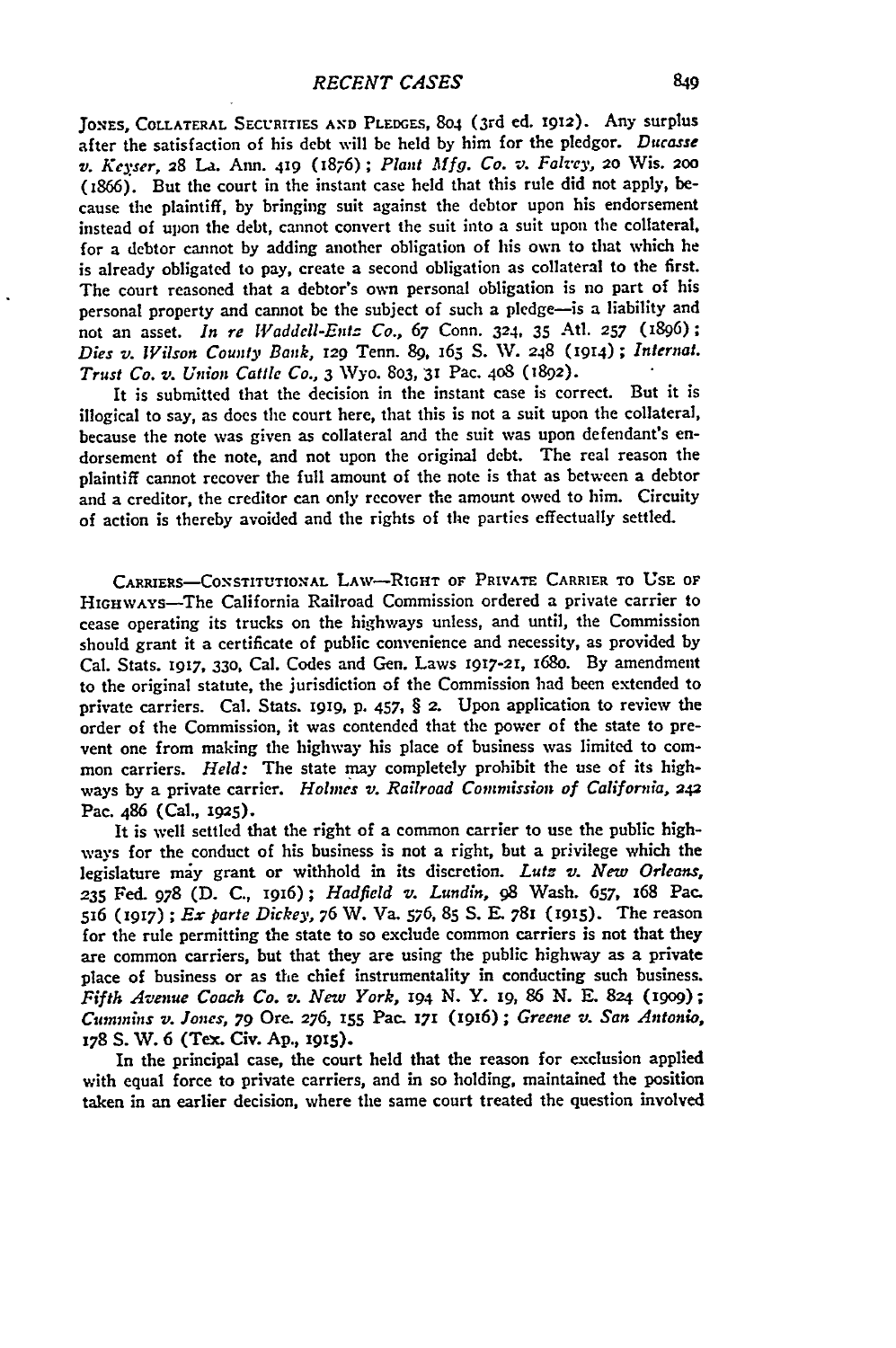as one of first impression. *Frost v. Railroad Commission,* **240** Pac. **26** (Cal., **1925).** The language used in several cases would seem to indicate an accord with the principal case. *Cf. Le Blanc v. New Orleans,* **138** La. *243,* **70** *So. 212 (1915); Allen v. Bcllingham, 95* Wash. **z2,** 163 Pac. **x8 (1917);** *Ex Parte Dickey, supra.* In one case, moreover, it has been impliedly **held** that a statute in many respects similar to the California statute applied to all persons whether they were common carriers or not. *State v. Price, i22* Wash. 421, **210** Pac. **787 (1922).**

**A** state may not, **by** mere legislative fiat or constitutional enactment, transmute a private carrier into a common carrier and impose upon it public duties, as such transmutation is beyond the police power of the state and violative of the Fourteenth Amendment in that it constitutes taking private property for public use without compensation. *Producers Trans. Co. v. Railroad Commission,* **251 U. S. 228 (i919) ;** *Michigan Public Utilities Comm. v. Duke, 266* **U. S. 570** (z925) *; Allen v. Railroad Commission, 179* Cal. **68, 89,** *175* Pac. 466 (1918). It is submitted that the effect of the holding in the principal case is to subject the private carrier to the same regulations and restrictions, as a common carrier and so constitute such transmutation as is expressly forbidden.

**CEMETERIES-EASEMENTS--VIOLATION By** BURIAL-The defendant cemetery association permitted the burial of a human body in one of the alleyways adjoining the plaintiff's burial lot, necessitating that the plaintiff walk over the grave to gain access to her lot. Plaintiff brings this action for the violation of her easement over the alleyway. *Held:* Plaintiff could recover. *Dunbar v. Oconomowac Cemetery Ass'n, 207* **N.** W. **265** (Wis., **z926).**

It is the general rule that the owner of a cemetery lot receives an ease- ment of passage to his lot over the roads and alleys of the cemetery. *Seymour v. Page, 33* Conn. 61 (1865); *Mt. Greenwood Cemetery Assn. v. Hildebrand,* **126** I1 **App.** *399* Ct. (x9o6); *Burke v. Wall,* **29** La. Ann. **38** (1877). In respect to the easement and the rights accruing thereunder, it is the accepted law that the owner of a right of way over the land of another is entitled only to a reasonable and usual enjoyment thereof in view of all the circumstances of the case, and the owner of the soil is entitled to all the rights and benefits of ownership consistent with the easement. Burnham v. Nevins, 144 Mass. 88, 10 N. E. 494 (1887); Grinell Bros. v. Brown, 205 Mich. 134, 171 N. W. 399 **(1919) ;** *Abney v. Twombly,* **39** R. **I. 304,** *97* AtI. 8o6 (xg6).

Since the above rule bases the rights of the parties upon the test of rea- sonable use, the issue in the principal case resolves itself into the question of whether the use of land as a passage way is reasonably interfered with by the use of it as a burial ground. The principal case holds that, even though there was no physical obstruction, the defendant's act was a violation of the plaintiff's easement **by** reason of the prevailing sentiment among people not to pass over a spot where a body is interred. While no cases have been found sustaining a similar application of the rule, there is nothing in the general rule which limits the test to physical obstructions, and so there should be no objection to its application to a case where the interference results from acts which run counter to the.prevailing public sentiments. It cannot be seriously doubted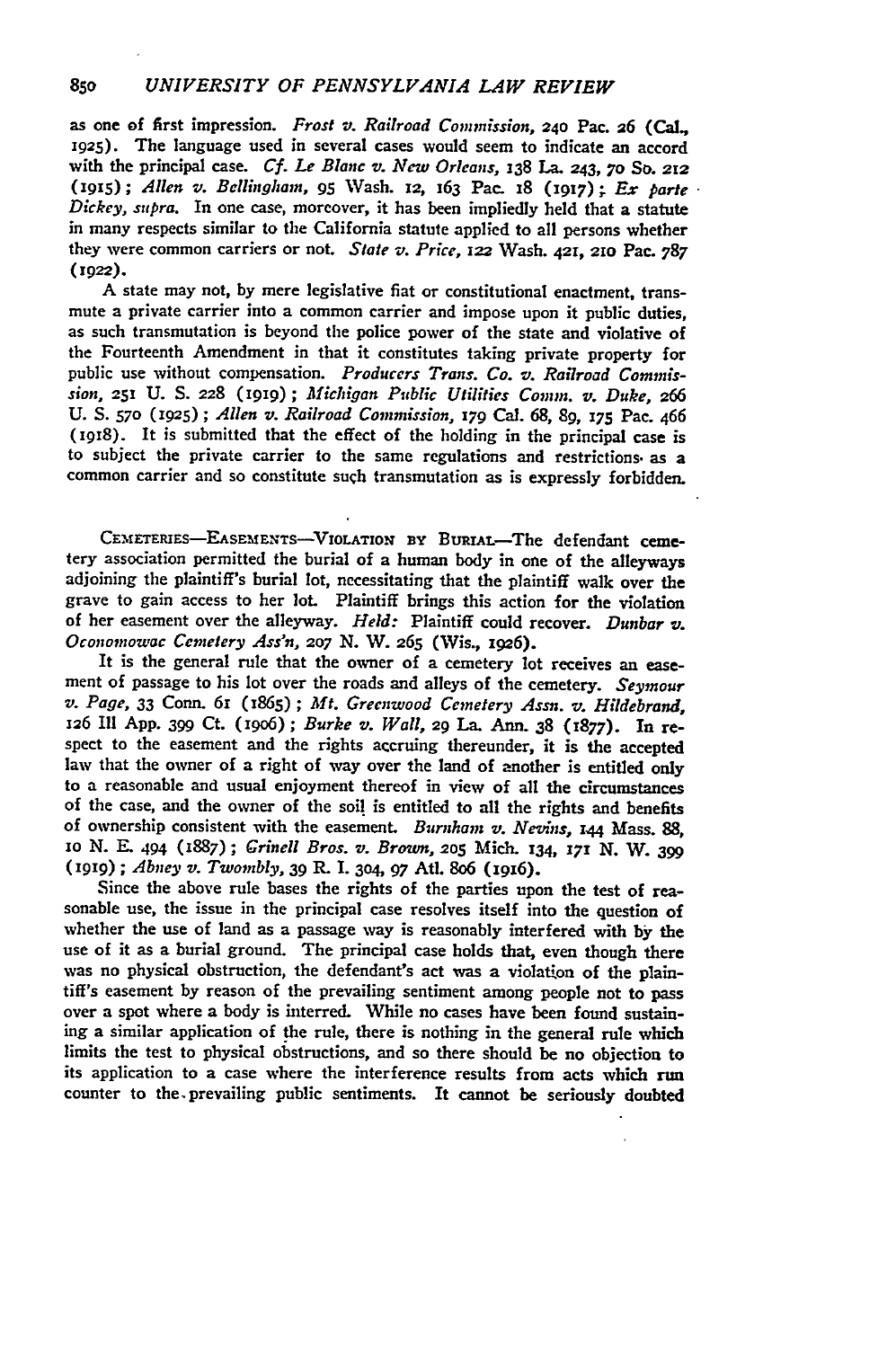that it is the prevailing sentiment that land in which bodies are buried is sacred and should not be trod upon. Viewed from that angle, the defendant's act certainly interfered with the plaintiff's easement.

This sentiment, moreover, has received judicial recognition. In several instances the courts have held that "the same land cannot properly **be** used for buriol lots and for a highway at the same time. The two uses are inconsistent with each other, and the **one** practically excludes the other." *Evergreen Ceme- Icry Assn. v. City of New Haven,* 43 Conn. **234 (1875) ;** *Ritter v. Crouch, <sup>71</sup>* W. Va. **221,** 224, **76 S. E.** 428, **429 (1912).** The above statements, while not made in cases involving easements of a lot owner, show that the courts are in sympathy with the public view. It is therefore suggested that the court in the principal case arrived at a correct and just conclusion in the light of the un- usual facts which confronted it.

DIVORCE-DEFENSES--REFUSAL OF SEXUAL INTERCOURSE-The plaintiff wife<br>and the defendant husband were married by a civil ceremony, but entered into an agreement not to carry on sexual relations until the performance of a re-<br>ligious ceremony. Though the plaintiff had been willing to have the ceremony<br>performed, the defendant had refused, and, as a result, they did not each other. Plaintiff then sued for separation and maintenance on ground<br>of abandonment since defendant refused to furnish a home. The defense was<br>the plaintiff's refusal of sexual intercourse. *Held*: Judgment for defenda

Mirizio v. Mirizio, 150 N. E. 605 (N. Y., 1926).<br>The New York Civil Practice Act, Laws 1920, c. 925, § 1163, provides:<br>"The defendant in an action for separation may set up, in justification, the misconduct of the plaintiff." The Appellate Division in Risk v. Risk, 202 App.<br>Div. 299, 195 N. Y. Supp. 536 (1922), held that the refusal of sexual inter-<br>course was not such misconduct as was contemplated by the statute. It its decision on the doctrine that acts justifying desertion must **be** such as would amount to a desertion so as to support a decree of divorce or separation. *Underwood v. Underwood, 271 Fed. 553 (D. C., 1921); Golden v. Golden, 36 Pa.* Super. 648 (1908). The great weight of authority is that refusal of sexual intercourse is not desertion as ground for divorce. Jackson v. Jackson [1924] P. 19; Southwick v. Southwick, 97 Mass. 327 (1867); Cumningham v. Cumningham, 60 Pa. Super. 624 (1915). The court expressly overruled Risk v. Ri breached her obligations, and was therefore guilty of misconduct and of an act that justified desertion. The court is supported **by** the minority view. Campbell v. Campbell, 149 Mich. 147, 112 N. W. 481 (1907); Parmly v. Parmly, 90 N. J. Eq. 490, 106 Atl. 456 (1919). The latter case, however, qualified its holding by speaking of "unjustified" refusal. See note, 10 CORN. L (1925).

One of the two dissenting opinions in the principal case regarded the re- fusal as justified. In opposition to the majority opinion it pointed out that while collateral agreements should on general grounds of public policy not be allowed to change the legal obligations arising out of marriage; see 74 **U**. OF **PA.** L. **REv. 629** (1926) **;** this agreement, based on religious and moral sentiments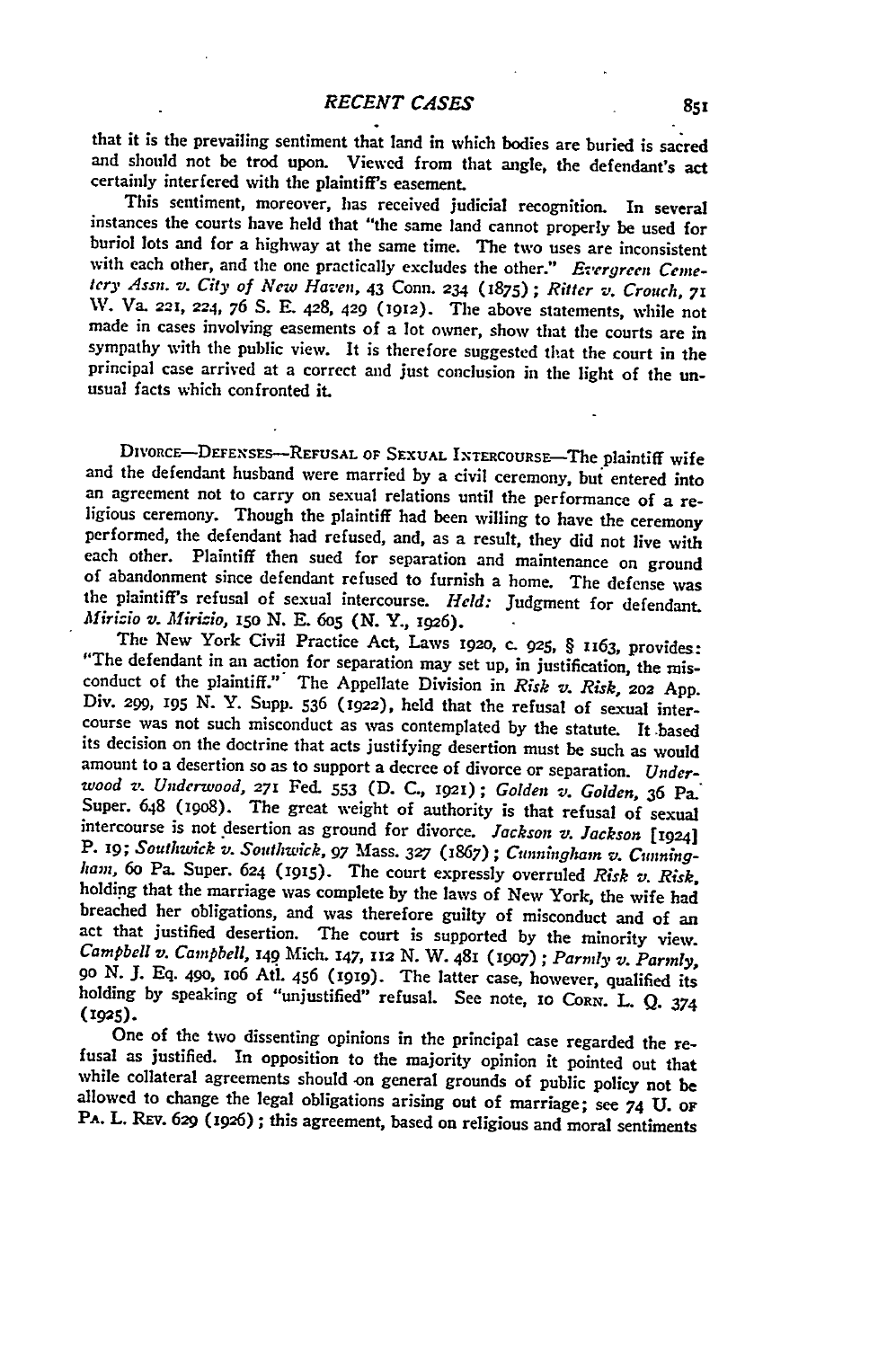## **852** *UNIVERSITY OF PENNSYLVANIA LAW REVIEW*

which society wants to encourage, should be considered in determining which party was guilty of misconduct. Once the agreement is considered, the misconduct is not the plaintiff's but the defendant's. It is submitted that the reasoning of the dissenting opinion, which is that of the weight of authority, is to be preferred.

INTERSTATE COMMFRCE-PLANT QUARANTINE-VALIDITY **OF STATE** LAw-**A** State statute empowered the State Director of Agriculture to establish such quarantine as might be necessary to keep out of the state diseased plants and injurious insects. Quarantine was established against the alfalfa weevil, and an injunction was granted to prohibit the carriage of alfalfa into the state from portions of surrounding states where the weevil was widely distributed. *Held:* Decree reversed. *Oregon-Washington R. R. & Nav. Co. v.* Washington, Supreme Court of the United States, March **z, 1926.**

The power to regulate interstate commerce is plenary, and action **by** Congress within that power is supreme. *Gibbons v. Ogden,* **9** Wheat. x **(U. S.,** 1824). Whatever subjects of this power are in their nature national, or admit only of one uniform system or plan of regulation, are exclusively within the Federal power, while those which are local-in character may be regulated **by** the states until Congress enacts legislation which manifests the intention to regulate exclusively. *Cooley v. Phila. Board of Wardens, 12* **How. 29 (U. S.,** 185z). The establishment of quarantine under the police power of the state falls within the latter class. *Reid v. Colorado,* **187 U.** *S. 137 (19o2).* **In situ**ations which have arisen heretofore where Congress has enacted quarantine laws, they have been held to be in aid of similar state laws and not in conflict with them; *Compagnie Francaise v. Board of Health*, 186 U. S. 380, 396 (1901) (human beings); *Reid v. Colorado, supra* (animals) **;** *Asbell v. Kansas,* **209 U. S. 251** (1908) (animals) **;** although it is fundamental that the state quarantine law could not stand in case of a conflict with the Federal statute.

In the instant case, the Act of 1912, **37 STAT. 315,** c. **3O8,** as amended **by** the Act of **1917, 39 STAT.** 1165, *c-* **179,** was held to show the intention of Congress to take over, through the Department of Agriculture, entire control of injurious plant diseases and insects in interstate commerce, thereby excluding action by the states. Congress thus had created broader powers than in the similar cases cited above. Quarantine laws have been generally recognized as of a local nature, and have been left to the states to control. See *Morgan v. Louisiana, 1i8* **U. S.** 455, 466 (1886). To place this control in "a far-off and perhaps supine federal bureau," is a departure the policy of which is doubtful.

**NEcLIGENcE-LIABILITY OF EMPLOYER FOR** NoN-ComPUANcE **WITH CHILD** LABOR **ACT-EFFECT OF MISREPRESENTATION** *aY* CHrLD--The plaintiff, who was injured while working at defendant's printing press, was under sixteen **years of age** and was employed in violation of a statute making such employment **unlawful** in that **occupation and requiring the filing of a certificate of age from** the superintendent of schools. Plaintiff misrepresented his age to the defendant as **being over sixteen but the defendant** had not filed the required certificate.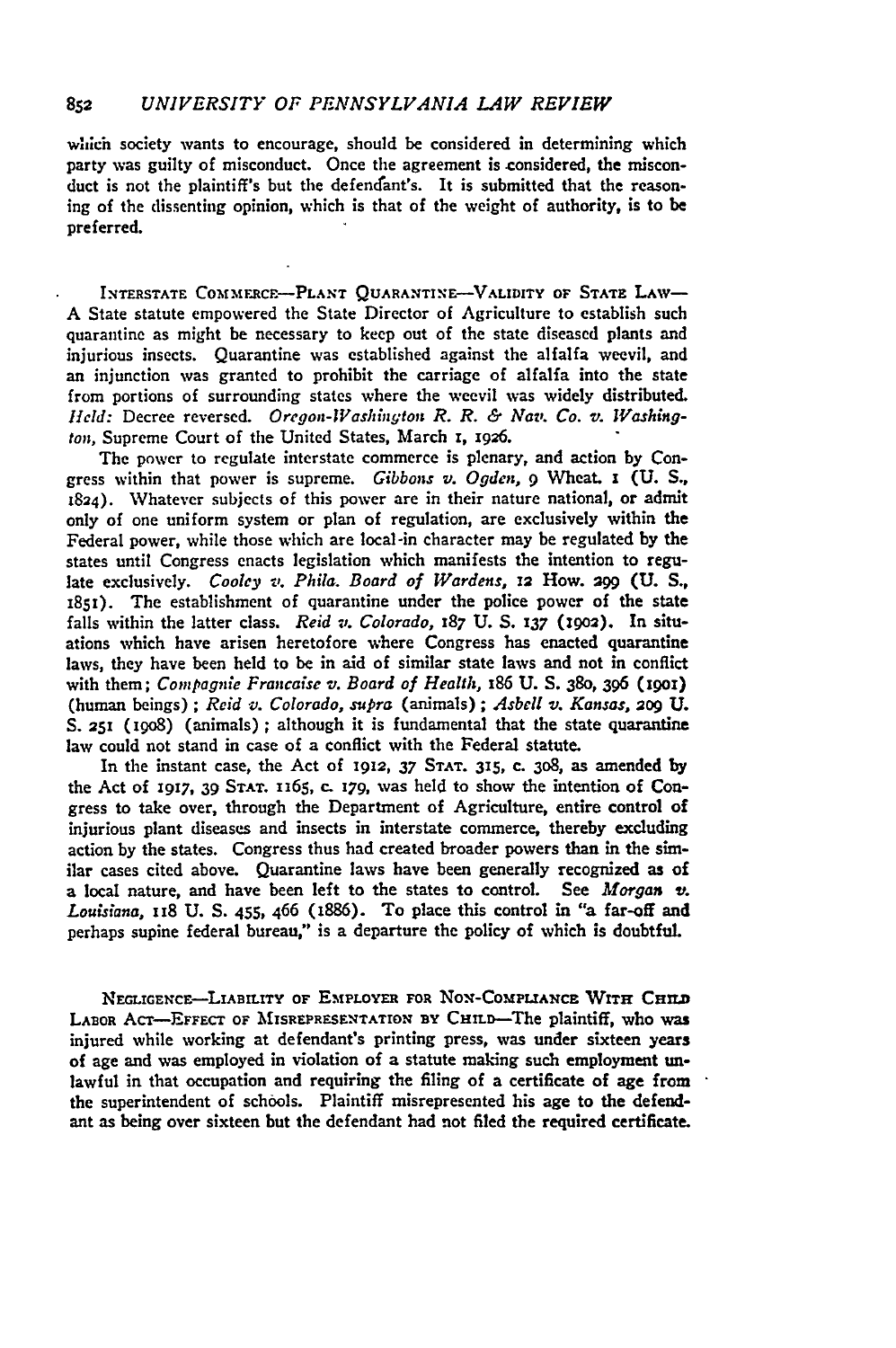Moreover, the plaintiff appeared to be over the required age. *Held:* Plaintiff may recover. *Knoxville News Co. v. Spitzer*, 279 S. W. 1043 (Tenn., 1926).

It is the unquestioned law in the vast majority of jurisdictions that the employment of a child contrary to the provisions of the Child Labor Act constitutes negligence *ter se* in the employer towards the child. *Kiicke v. Allegheny Steel Co., 2oo* Fed. **933 (C. C. A., 1912) ;** *Mylett v. Montrose Cloak Co.,* <sup>211</sup> Mo. **App. 635, 249 S. NN. 97 (1923) ;** *Stinc v. Mayer Boot Co.,* 163 Wis. isi, **<sup>156</sup> N.** W. **971** (i916). *Contra: Berdos v. Tremont Mills,* **209** Mass. 489, *95* **N.** *E. <sup>876</sup>***(19I1),** holding that the negligence is a matter of fact in each case and not negligence *per se.* Furthermore, **by** the great weight of authority such employment is *per se* the proximate cause of the injury. *Trust Co. v. Peterson Co.,* **219** Mich. **208,** 189 **N. W.** 186 **(1922) ;** *Karpeles v. Hein, 227 N. Y. 74,*

When the injured child is bringing the suit, the courts almost universally<br>hold that his misrepresentations as to his age do not preciude recovery. The<br>reasons given for these decisions are many: that the protection given statute is absolute and cannot **be** waived **by** the child; that since the statute was made to protect the child against his own immature judgment, his consent cannot be given to the risks of the employment which by his immature **judg-** ment he has decided to take; or that the policy **of** the statute to protect childrenwould **be** defeated if the employer were allowed to set up this defense. *Beauchamp v. Sturges,* **25o** Ill. **3o3,** 95 **N. E. 204 (1911) ;** *Lesko z. Liondale Dye Co.,* **<sup>93</sup>***N.* **J.** L. 4, **io7** Atd. **275** *(i919)* **;** *Krutlies z,. Coal Co.,* **249** Pa. **162,** 94 AtI. **<sup>459</sup> (1915).**

The basic theory of these decisions is undoubtedly the policy of protecting<br>the life and health of children. Such a theory necessitates the taking of an<br>objective view of the situation, an attitude which is most unusual in state of mind of the parties, there is no doubt that the plaintiff would be estopped. This objective theory is an anomaly in the law of torts but one which now seems too well settled to be questioned.

SEDUCTION-CIVIL LIABILITY OF THE SEDUCER TO THE SEDUCED FEMALE-The defendant, a minor, seduced a girl under eighteen. The girl's mother, the plaintiff, sued on behalf of her daughter to recover damages for the seduction.

Held: The plaintiff may recover. Brunet v. Deshotels, 107 So. 111 (La., 1926).<br>At common law a father could sue for the seduction of his daughter on<br>the theory that as master he had suffered through the loss of her service *Mercer v. Walnsley,* **5 Har. & J. 27 ('Md., 182o);** *Bartley v. Richimyer, 4* N. Y. 38 (1850). The seduced female herself, however, had no right of action, for she had consented to the intercourse and, impliedly, to any injury that might result. Burks v. Shain, 2 Bibb 341 (Ky., 1811); Oberlin v. Ups **I1,** 95 **N. E. 511 (i911).** fany states have now adopted statutes enabling a woman to sue for her own seduction. *Anthony v. Norton,* **60** Kan. **341, 56** Pac. 529 (1899); *Hood v. Sudderth*, **111 N. C. 215, 16 S. E. 397 (1892).** But there is no such statute in Louisiana, and it has been held there that the seduced woman cannot recover. Carson v. Slattery, 123 La. 825, 49 So. 586 (1909); Overhults v. Row, 152 La. 10, 92 So. 716 (1922).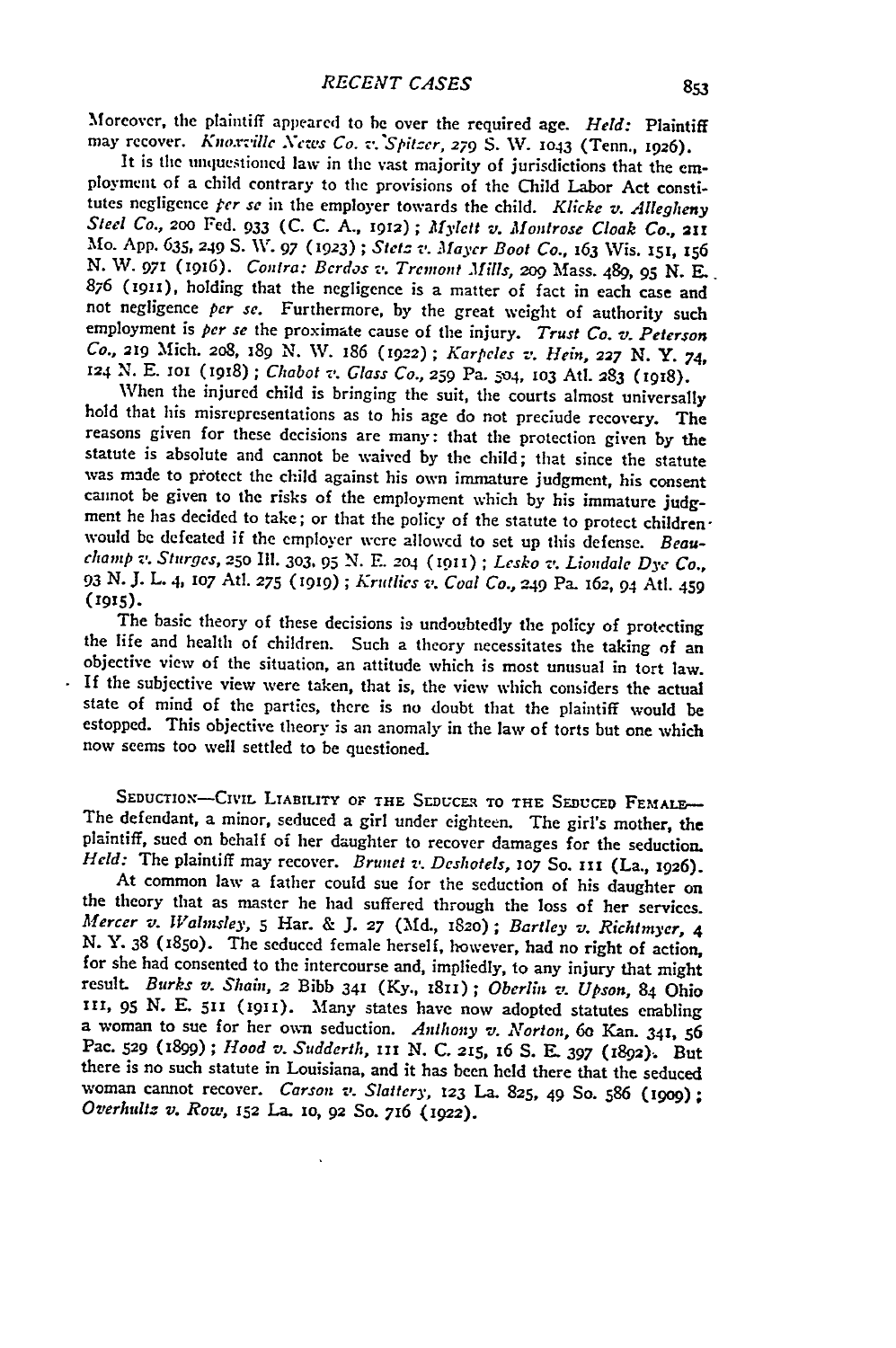The principal case was distinguished from these cases on the ground that the girl was under eighteen years of age and **by** statute incapable of consenting to sexual intercourse. Laws of **1912,** Act No. *z92,* **i** La. Const. and Stat.'(Wolff, **1920)** 398. A similar case was decided the same way in Oklahoma where also there was no statute permitting a woman to sue for her own seduction. *Priboth* **,v.** *Haveron,* 41 Okla. **692, 139** Pac. **973** (1914). Recovery has also been allowed in actions for damages for the unlawful intercourse or for assault on the ground that the statutes make it impossible for the girl to consent. *Bishop v. Liston,* **112 Neb. 559, x99 N.** \V. **825 (1924);** *Boyles v. Blankenhorn,* 168 App. Div. **388,** *<sup>153</sup>***N. Y.** Supp. 466 **(i915),** aff'd *220* **N.** Y. 624, **115 N. E.** 443 **(I917) ;** *ltman v. Eckerinann.* **132** S. **NV. 523** (Tex. Civ. **App., i9io).**

These cases are to be distinguished from those where two parties, in spite of their mutual consent, are allowed to recover against each other for injuries received in an affray in breach of the peace, and from those where a woman who has consented to an abortion upon herself recovers against the person who performed the illegal operation. In such cases, the interest of the state in preserving the peace, on the one hand, and the illegality of the operation on the other, are given as the reasons for recovery. See Bohlen, *Consent as Affecting Civil Liability for Breaches of the Peace,* **24** CoL. L. **REv. 8ig (1924).**

In two American jurisdictions and ini England, prior to **1922,** it was held that if consent had actually been given **by** a girl below the statutory age for consent, her seducer could not be convicted for assault with intent to rape, or indecent assault, since consent negatives the idea of assault. That is, her consent is valid, but cannot **be** pleaded as a defense in a criminal action-of rape. *Regina v. Martin,* **9** Car. & P. **213** (Eng., 1839) ; *State v. Pickett,* **ii** Nev. **<sup>255</sup>** (1876) ; *Smith v. State,* **12** Ohio St. 466 (i861). But see 6o L. R. Stat. 6o8, **12** and **13** Geo. V, c. **56, I (1922)),** providing that consent is no defense to an action of indecent assault on an infant; and *Rex. v. Forde,* **[1923] 2 K** B. 400. In these jurisdictions it would follow that the girl could not succeed in a civil.action, though no cases on that point seem to have arisen. The general rule, however, is that the girl cannot consent to the assault any more than she can to the intercourse. *State v. Jackson,* **65 N. 3. L., 105,** 46 AtI. 764 (igoo) **;** *State v. Clark, 77* Vt. lo, **58** At. **796 (1904).**

Thus, fundamentally, the instant case is in accord with the general American view. It may be questioned, nevertheless, whether the judgment was properly given for the plaintiff, since Louisiana has no statute permitting a woman to sue for her own seduction.

WILLS-CONSTRUCTION-CONFLICT BETWEEN "PERSONAL" AND "SEIZED"-**The** testator **left** a will in which the following was the only dispositive provision: "I give and bequeath to X all **my** personal **property to** which I may die seized and possessed or **to** which I may be entitled at the time of my decease. I authorize her to sell and dispose of all and everything belonging to me and give title to same." The testator died owning real as well as personal **property.** *Held:* Both real and personal property passed under the will. *West* .I *West, 213* **N.** Y. Supp. 480 **(App.** Div., 1926).

It is apparent that the will was the work of a layman who did not under-